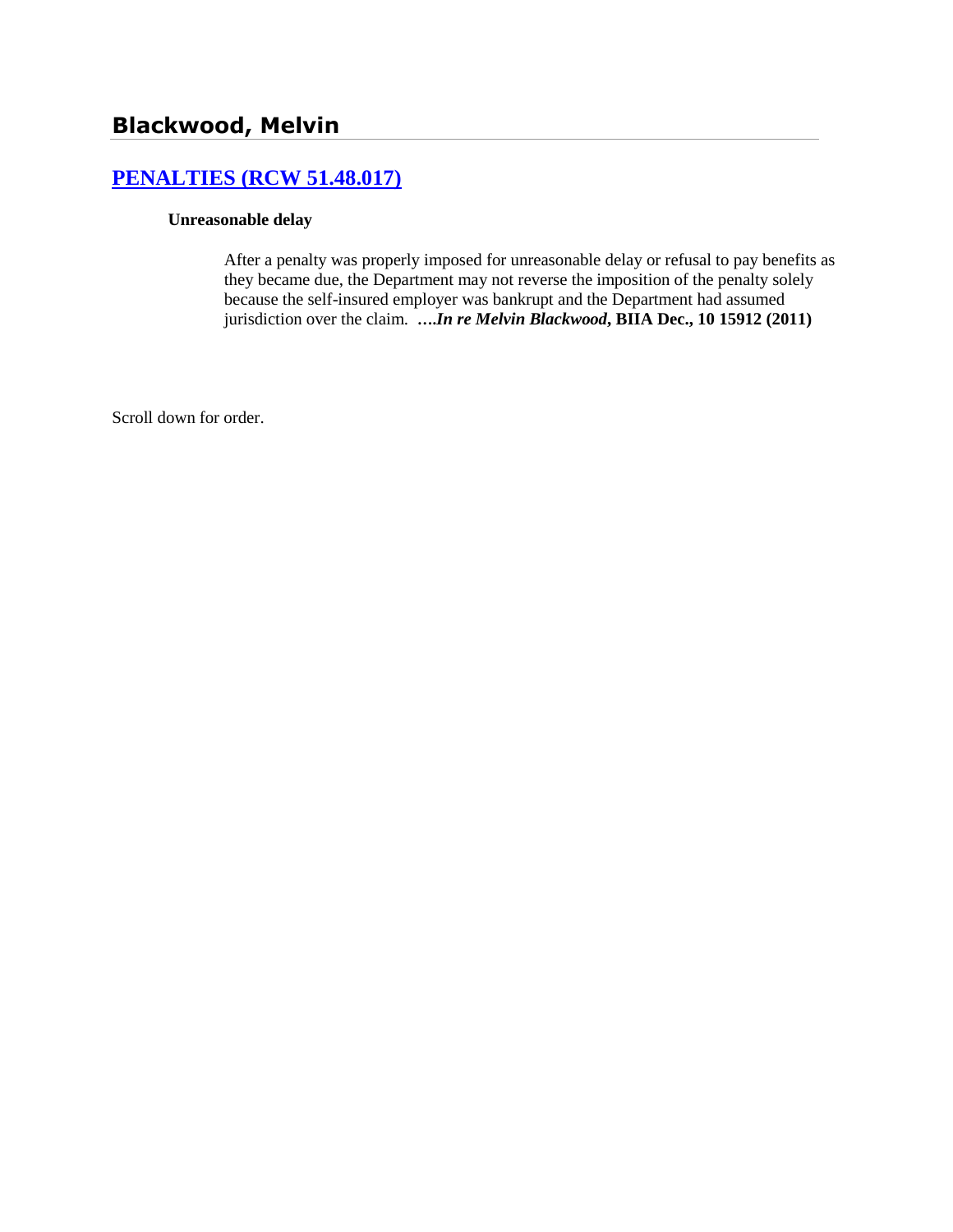## **BEFORE THE BOARD OF INDUSTRIAL INSURANCE APPEALS STATE OF WASHINGTON**

**)**

**IN RE: MELVIN L. BLACKWOOD ) DOCKET NO. 10 15912**

**CLAIM NO. W-899807 ) DECISION AND ORDER**

APPEARANCES:

Claimant, Melvin L. Blackwood, by Parham, Hall & Karmy, per Robert R. Hall

Self-Insured Employer, Fleetwood Homes of Washington, Inc., None

Department of Labor and Industries, by The Office of the Attorney General, per Natalee Fillinger, Assistant

The claimant, Melvin L. Blackwood, filed an appeal with the Board of Industrial Insurance Appeals on August 24, 2010, from an order of the Department of Labor and Industries dated August 18, 2010. In this order, the Department canceled a prior order dated August 2, 2010, and denied the claimant's request for a penalty. The Department order is **REVERSED AND REMANDED**.

## **DECISION**

As provided by RCW 51.52.104 and RCW 51.52.106, this matter is before the Board for review and decision. The claimant filed a timely Petition for Review of a Proposed Decision and Order issued on May 18, 2011, in which the industrial appeals judge affirmed the Department order dated August 18, 2010.

The Board has reviewed the evidentiary rulings in the record of proceedings and finds that no prejudicial error was committed. The rulings are affirmed. We grant review, however, because we believe the Department order is incorrect, and accordingly we grant the claimant's motion for summary judgment. Additionally, we have reviewed this file as authorized by our decision in *In re Mildred Holzerland*, BIIA Dec., 15,729 (1965), and based on this review we have amended the Findings of Fact and Conclusions of Law.

1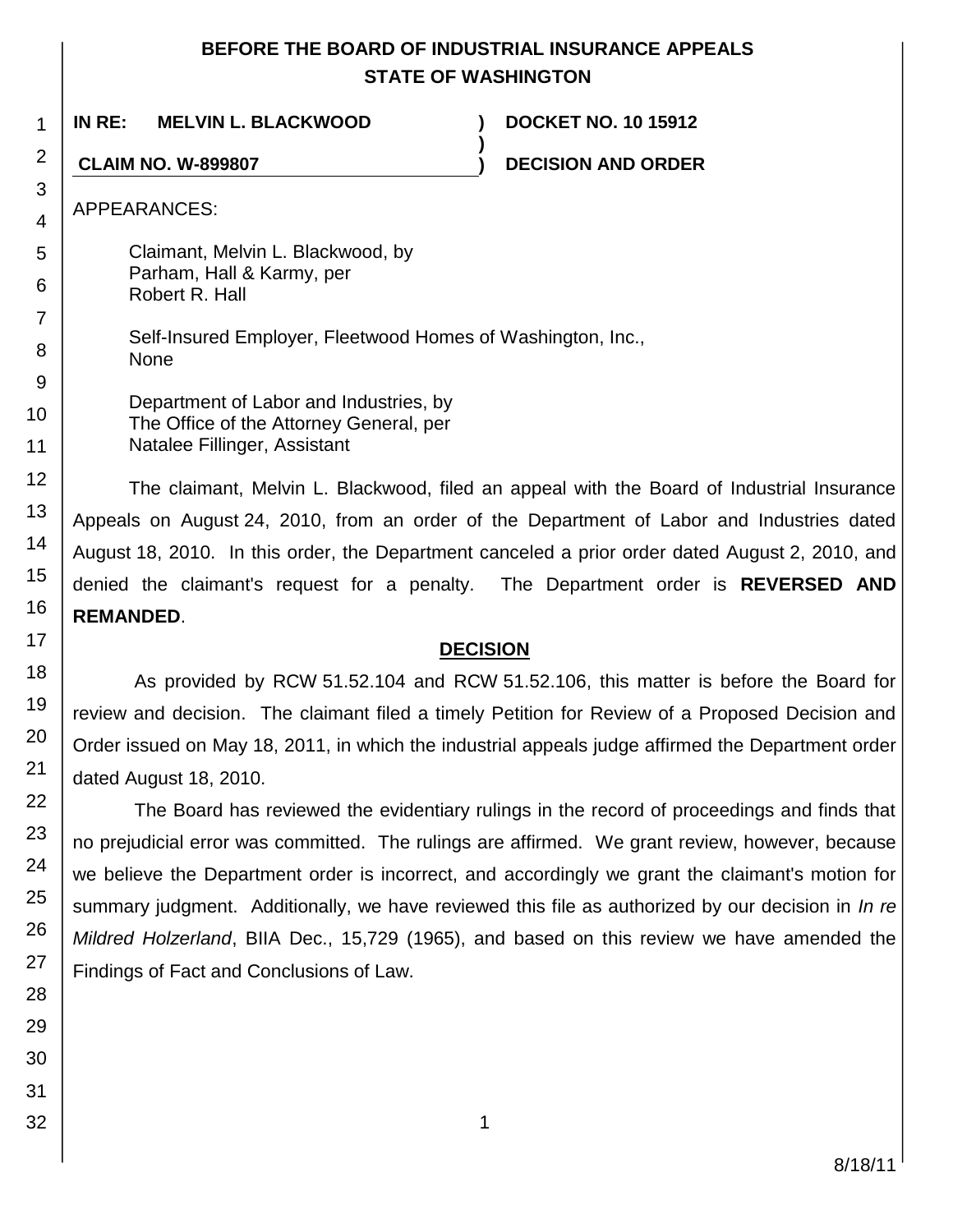| 5                                                                                                        | 2.                                                                                                    | Department's Declaration of Larry Wilkinson.                                                                                |  |  |  |  |
|----------------------------------------------------------------------------------------------------------|-------------------------------------------------------------------------------------------------------|-----------------------------------------------------------------------------------------------------------------------------|--|--|--|--|
| 6                                                                                                        | 3.                                                                                                    | Claimant's Cross-Motion for Summary Judgment and Response to<br>Department's Motion.                                        |  |  |  |  |
| 7                                                                                                        | 4.                                                                                                    | Claimant's Exhibit A - April 16, 2010 Department Order.                                                                     |  |  |  |  |
| 8<br>9                                                                                                   | 5.                                                                                                    | Claimant's Exhibit B - April 22, 2010 Letter from<br>claimant's<br>representative to Peggy Campbell, SI Claims Adjudicator. |  |  |  |  |
| 10                                                                                                       | 6.                                                                                                    | Claimant's Exhibit C - August 2, 2010 Department Order.                                                                     |  |  |  |  |
| 11                                                                                                       | 7.                                                                                                    | Claimant's Exhibit D - May 19, 2010 Department letter to claimant.                                                          |  |  |  |  |
| 12                                                                                                       | 8.                                                                                                    | Department's Reply to Summary Judgment.                                                                                     |  |  |  |  |
| 13<br>14                                                                                                 | 9.                                                                                                    | The transcript of the oral argument presented at the telephonic hearing<br>on April 13, 2011.                               |  |  |  |  |
|                                                                                                          | 10.                                                                                                   | The pleadings, records, and files in this case.                                                                             |  |  |  |  |
| 15                                                                                                       |                                                                                                       | The facts in this matter are simple. Mr. Blackwood was injured on March 31, 2006, during                                    |  |  |  |  |
| 16                                                                                                       | the course of his employment with a self-insured employer, Fleetwood Homes. The claim was             |                                                                                                                             |  |  |  |  |
| 17                                                                                                       | allowed, and benefits were paid. On April 16, 2010, after a number of orders, including litigation at |                                                                                                                             |  |  |  |  |
| 18                                                                                                       | the Board, the Department directed the self-insured employer to pay a penalty for unreasonable        |                                                                                                                             |  |  |  |  |
| 19<br>delay in the payment of time-loss compensation benefits for the period of October 23, 2008 through |                                                                                                       |                                                                                                                             |  |  |  |  |
| 20                                                                                                       | December 10, 2009. Unfortunately, when the Department calculated the time-loss compensation           |                                                                                                                             |  |  |  |  |
| 21                                                                                                       | benefits for that period, it assessed a penalty of \$799.70, based on a time-loss compensation        |                                                                                                                             |  |  |  |  |
| 22                                                                                                       |                                                                                                       | benefit amount of \$3,118.80 for that period. In fact, the self-insured employer delayed paying over                        |  |  |  |  |
| 23                                                                                                       | \$16,000 in time-loss compensation benefits; it would appear that the Department left out a year of   |                                                                                                                             |  |  |  |  |
| 24                                                                                                       |                                                                                                       | time-loss compensation benefits, and calculated it based on October 23, 2008 through                                        |  |  |  |  |
| 25                                                                                                       | December 10, 2008, when the latter date should have been December 10, 2009. Thus, the penalty         |                                                                                                                             |  |  |  |  |
| 26                                                                                                       | should have been over \$4,000.                                                                        |                                                                                                                             |  |  |  |  |
| 27                                                                                                       | Claimant's counsel thus filed a Protest and Request for Reconsideration on April 22, 2010             |                                                                                                                             |  |  |  |  |
| 28<br>asking that the Department recalculate the amount of time-loss compensation benefits due, and      |                                                                                                       |                                                                                                                             |  |  |  |  |
| 29                                                                                                       | thus the penalty as well. The Department acknowledged receipt of this document in a letter dated      |                                                                                                                             |  |  |  |  |
| 30                                                                                                       | April 30, 2010, and stated that it received the request for and/or protest from the recent order      |                                                                                                                             |  |  |  |  |
| 31                                                                                                       | issued on April 16, 2010.                                                                             |                                                                                                                             |  |  |  |  |
| 32                                                                                                       |                                                                                                       |                                                                                                                             |  |  |  |  |
|                                                                                                          |                                                                                                       | $\overline{2}$                                                                                                              |  |  |  |  |
|                                                                                                          |                                                                                                       |                                                                                                                             |  |  |  |  |
|                                                                                                          |                                                                                                       |                                                                                                                             |  |  |  |  |

1 2 3 Pursuant to CR 56(h), in evaluating the Department's Motion and the Claimant's Cross-Motion for Summary Judgment, the following evidence, arguments, and authority were considered:

1 Department's Motion for Summary Judgment.

4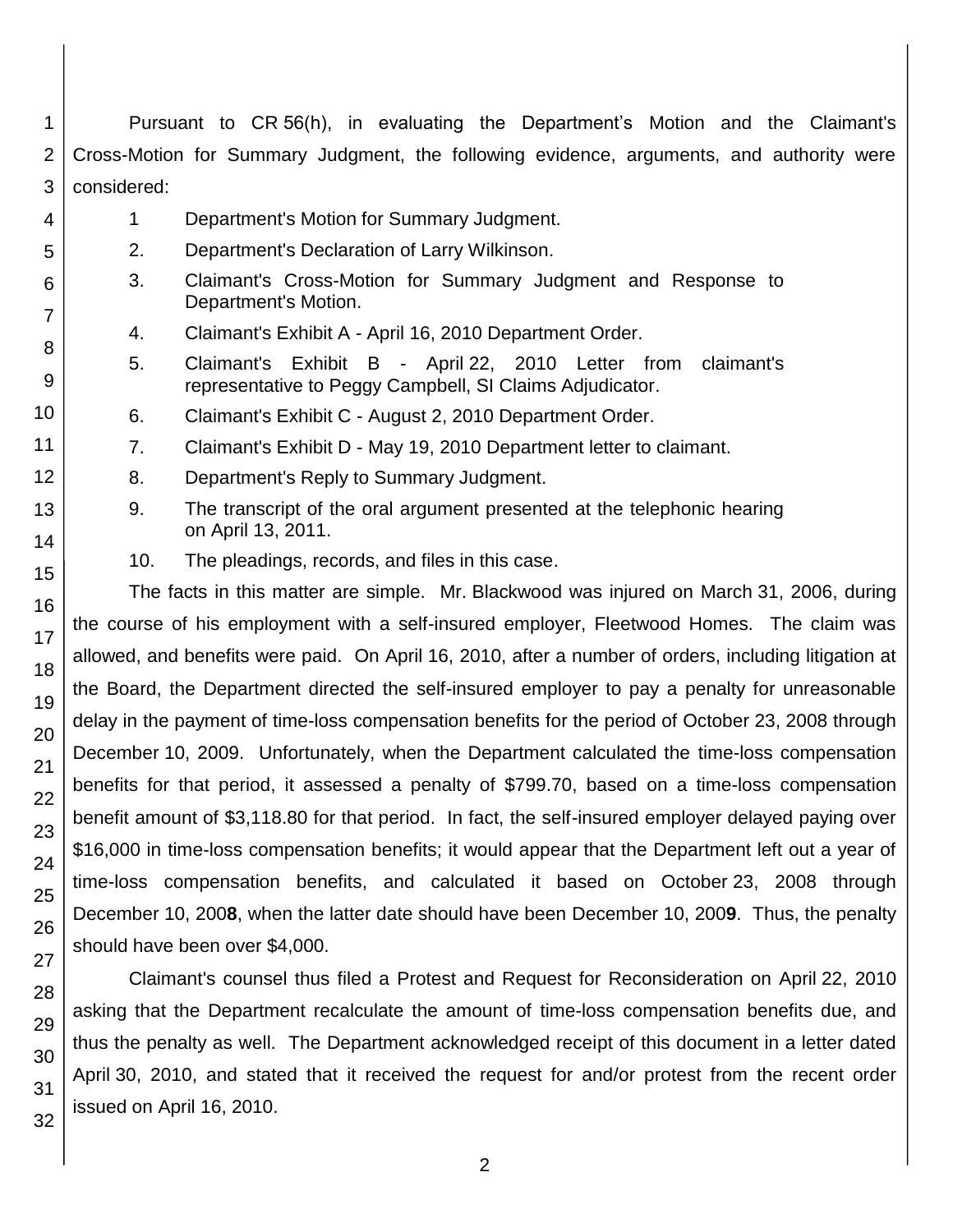1 2 3 At some point during the pendency of the Protest and Request for Reconsideration, the self-insured employer went bankrupt. On May 19, 2010, the Department sent a letter to the claimant and his counsel informing them that Fleetwood Homes had defaulted on their Workers' Compensation claims, and that the Department was assuming jurisdiction.

- On August 2, 2010, the Department issued a further order stating:
	- The department has reconsidered the 4/16/10 order and notice and the following action taken:
	- Melvin Blackwood is entitled to time-loss compensation benefits for 10/23/08 through 12/10/09 in the amount of \$18,188.94. On 2/09/09 Fleetwood Enterprises paid time loss compensation in the amount of \$2,133.46.
- On 7/21/10 the department made payment of the balance of time loss benefits in the amount of \$16,055.48.
	- The 4/16/10 order and notice which assessed a penalty is reversed.

This order was duly protested, and the Department issued an order on August 18, 2010, in which it canceled the order of August 2, 2010, and denied the request for a penalty. It is this order that is under appeal.

The claimant's protest of the penalty order, based on the fact that the penalty was not accurately calculated, resulted in a delay in paying the penalty, during which time the self-insured employer went bankrupt and the Department took over the claims. Ultimately, the Department reversed the penalty assessment. It would appear that the Department reversed the imposition of a penalty not because there was no unreasonable delay, but only because the self-insured employer was bankrupt and the Department had assumed jurisdiction.

This matter was decided by way of Cross-Motions for Summary Judgment. Our industrial appeals judge determined that if the penalty was upheld or recalculated to be larger, the Department was, in effect, penalizing itself. Larry Wilkinson, a Self-Insurance Certification and Compliance Manager for the Department, signed a declaration that was the basis for the summary judgment motion. In it, Mr. Wilkinson explained that because Fleetwood defaulted on its self-insured obligations, all claim costs associated with Fleetwood would be paid from the medical aid and accident funds maintained by the Department. These funds are then reimbursed from a pool of money funded with assessments against solvent self-insured employers, the Insolvency Trust Fund.

Mr. Wilkinson further explained that in effect, penalizing the self-insured employer is thus penalizing the Department for the self-insured employer's failure to pay time-loss compensation. The Department would thus be penalizing itself. The claimant argued that the Legislature intended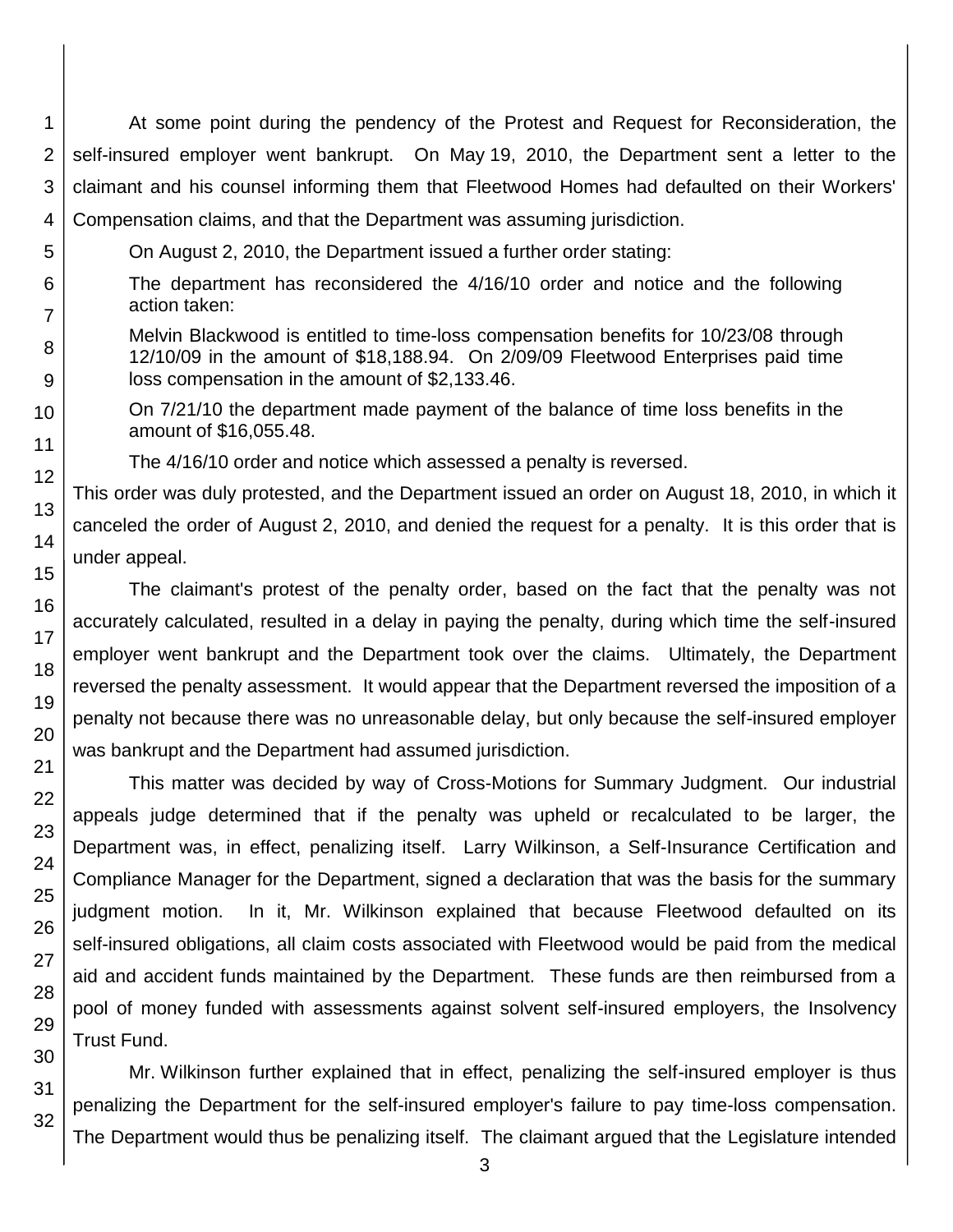1 2 the statute to provide compensation to claimants for suffering delays in receiving their workers' compensation benefits.

3 4 5 6 7 8 Our industrial appeals judge correctly determined that this matter presents no genuine issue of material fact. She further reasoned that public policy never intended that the Department should pay a previously assessed penalty on behalf of a bankrupt self-insured employer. However, we do not believe that this matter involves an analysis of public policy; rather, we believe the statute is clear on this issue. Accordingly, we disagree with our industrial appeals judge, and grant review to grant the claimant's motion for summary judgment.

9

RCW 51.48.017 provides, in pertinent part:

10 11 12 13 14 15 If a self-insurer unreasonably delays or refuses to pay benefits as they become due there shall be paid by the self-insurer upon order of the director an additional amount equal to five hundred dollars or twenty-five percent of the amount then due, whichever is greater, which shall accrue for the benefit of the claimant and shall be paid to him or her with the benefits which may be assessed under this title. The director shall issue an order determining whether there was an unreasonable delay or refusal to pay benefits within thirty days upon the request of the claimant. Such an order shall conform to the requirements of RCW 51.52.050.

16 17 18 19 20 21 It is important that there is no issue as to whether the penalty was properly imposed in this matter. Neither party has raised this as an issue, and there is no evidence that there was some reasonable explanation for the self-insured employer's failure to pay time-loss compensation benefits when due. In this regard the statute is indeed clear; once the Director determines that there was an unreasonable delay, the statute mandates imposition of a penalty, which is specifically to be paid to the claimant. Thus, there is no issue as to the claimant's entitlement to these funds.

22 23 24 25 Further, the statute also anticipates situations wherein the self-insured employer, for whatever reason, abandons its responsibilities to the worker. RCW 51.14.060 provides that the Director may bring suit upon the self insured's bond. Further, RCW 51.14.060(2) provides, in pertinent part:

26 27

28

The director shall be authorized to fulfill the defaulting self-insured employer's obligations under this title from the defaulting self-insured employer's deposit or from other funds provided under this title for the satisfaction of claims against the defaulting self-insured employer.

29 30 31 32 Significantly, the Legislature did not use the word "benefits" or "compensation;" it used the word "obligation." By using the term "obligation," the Legislature intended that the Department fulfill all debts of the self-insured employer, not just those considered "benefits." We believe that the penalty that was undeniably due to the claimant by Department order is exactly one of these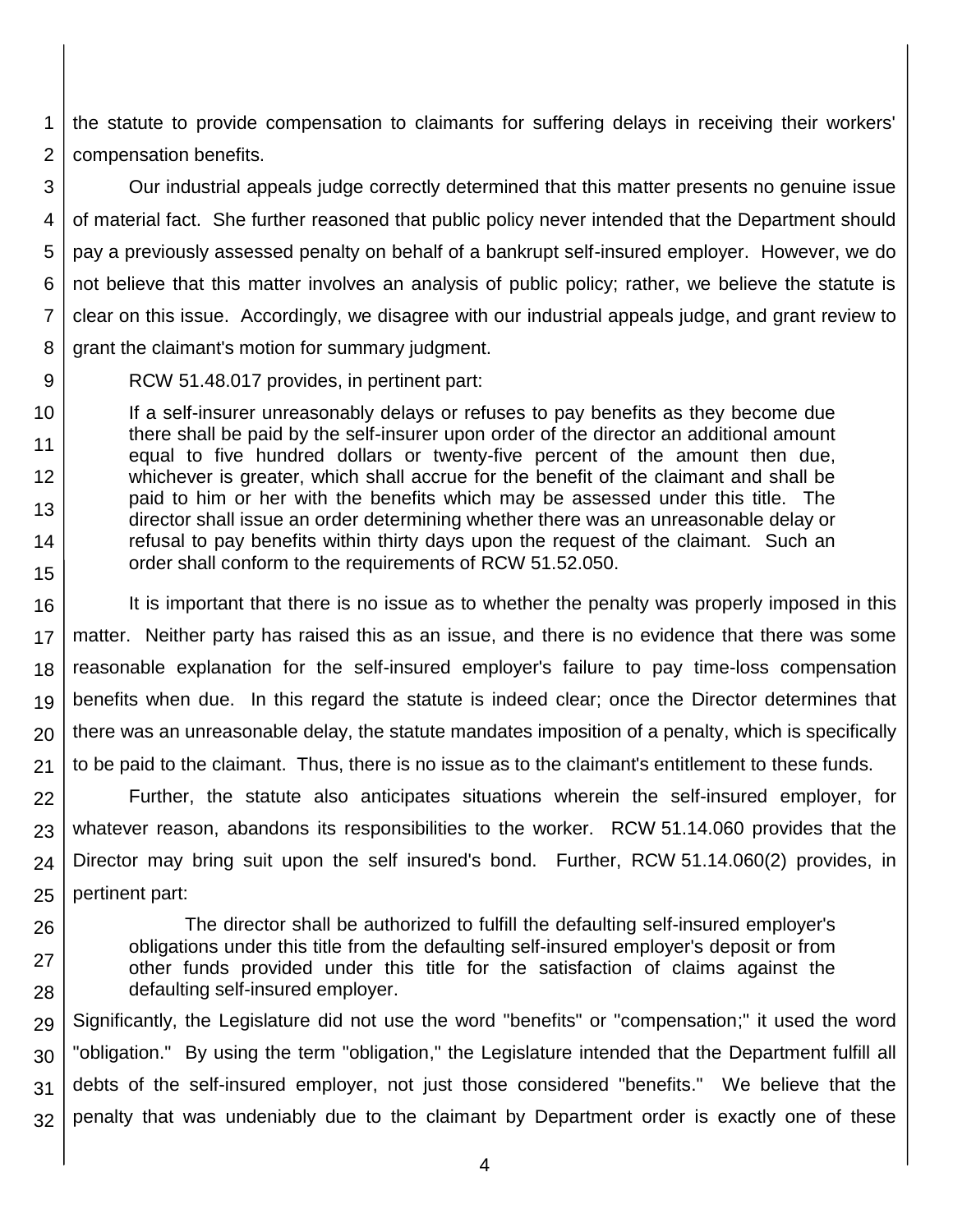1 2 3 4 obligations. Accordingly, we grant the claimant's Motion For Summary Judgment, reverse the Department order, and remand this matter to the Department with direction to issue an order calculating a penalty for the self-insured's failure to pay time-loss compensation benefits when due for the period of October 23, 2008 through December 10, 2009.

### **FINDINGS OF FACT**

1. On September 11, 2006, the claimant, Melvin L. Blackwood, filed an Application for Benefits with the Department of Labor and Industries, in which he alleged an injury to his back on March 1, 2006, while in the course of employment with Fleetwood Homes of Washington, Inc. The industrial insurance claim was allowed and benefits were paid.

5

6

7

8

15

16

17

22

23

24

25

26

27

28

29

30

31

32

- 9 10 11 12 On April 16, 2010, the Department issued an order in which it declared the self-insured employer unreasonably delayed payment of time-loss compensation benefits for the period from October 23, 2008, through December 10, 2009, and assessed a \$799.70 penalty against the self-insured employer, payable to the claimant.
- 13 14 On April 22, 2010, Mr. Blackwood filed a Protest and Request for Reconsideration of the Department order dated April 16, 2010.
	- On May 19, 2010, the Department issued a letter in which it declared it assumed jurisdiction over all claims filed against the self-insured employer because they had defaulted on their worker's compensation claims. The Department's self-insured employer section took over management of all claims.
- 18 19 20 21 On July 21, 2010, the Department issued an order in which it set the claimant's wage rate and paid time-loss compensation benefits for the period from October 23, 2008, through December 10, 2009, and took a deduction for previously paid time-loss compensation benefits.

On August 2, 2010, the Department issued an order in which it reconsidered its April 16, 2010 order and notice, declared the claimant was entitled to time-loss compensation benefits for October 23, 2008, through December 10, 2009, in the amount of \$18,188.94; declared Fleetwood Homes of Washington, Inc., had paid time-loss compensation benefits on February 9, 2009, in the amount of \$2,133.46; declared the Department paid the balance of time-loss compensation benefits on July 21, 2010, in the amount of \$16,055.48; and reversed its April 16, 2010 order and notice that assessed a penalty.

On August 6, 2010, Mr. Blackwood filed a Protest and Request for Reconsideration of the Department's August 2, 2010 order.

5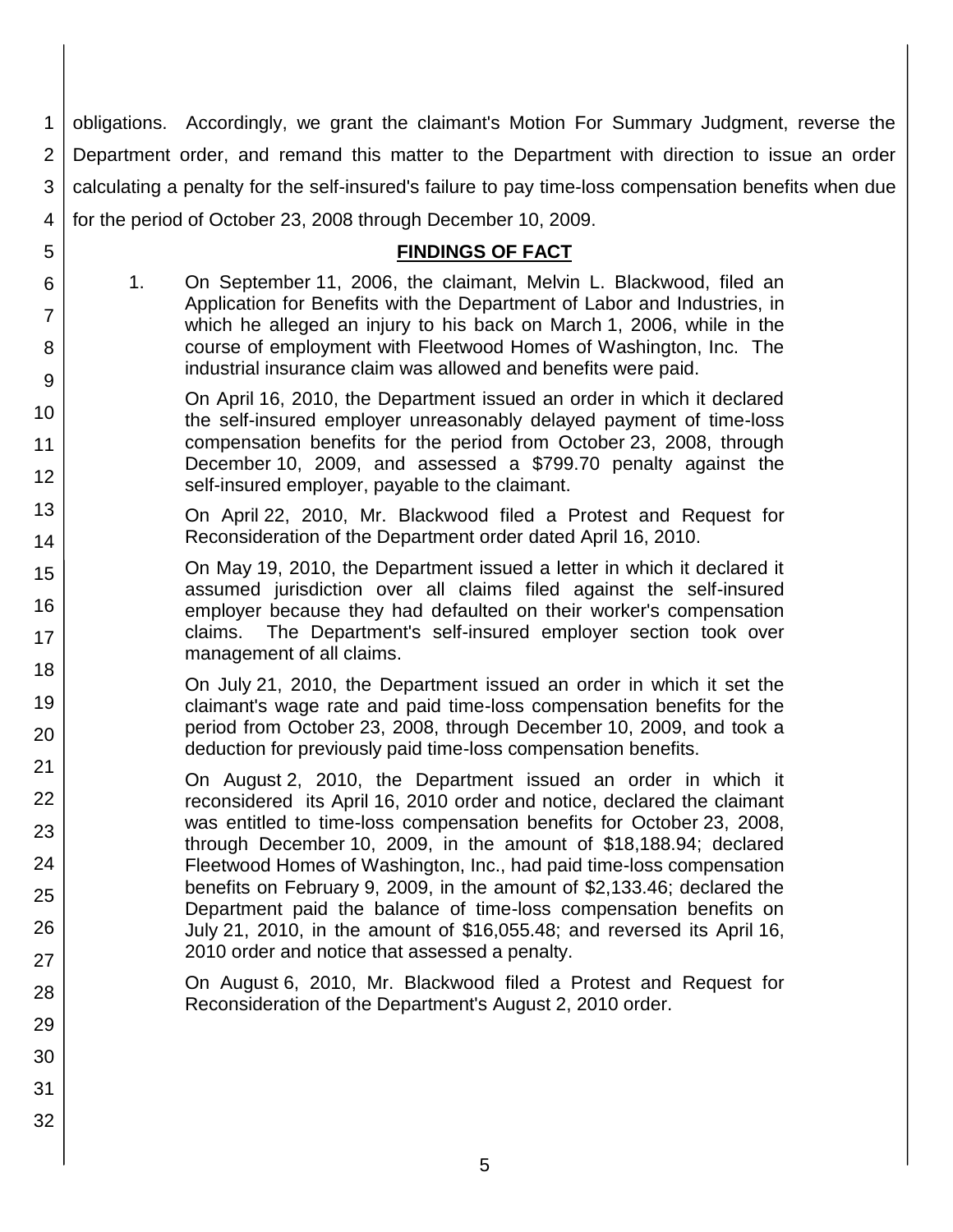On August 18, 2010 the Department issued an order in which it canceled its order and notice of August 2, 2010; declared the claimant was entitled to time-loss compensation benefits for October 23, 2008, through December 10, 2009, in the amount of \$18,188.94, less time-loss compensation benefits paid by the self-insured employer on February 9, 2009, in the amount of \$2,133.46; for a balance of \$16,055.48 paid by the Department on July 21, 2010; and denied the request for penalty.

1

2

3

4

5

6

7

8

9

10

11

12

13

14

15

16

17

18

19

20

21

22

23

24

25

26

27

28

29

30

31

32

On August 24, 2010, Mr. Blackwood filed a Notice of Appeal to the August 18, 2010 order with the Board of Industrial Insurance Appeals. On September 7, 2010, the Board granted the claimant's appeal of the August 18, 2010 order under Docket No. 10 15912, and agreed to hear the appeal.

- 2. As of August 18, 2010, Fleetwood Homes of Washington, Inc., was insolvent and no longer a self-insured employer. On August 18, 2010, all outstanding industrial insurance claims of Fleetwood Homes of Washington, Inc., were being administered by the Department of Labor and Industries.
- 3. The self-insured employer, Fleetwood Homes, did not pay Mr. Blackwood's time-loss compensation benefits as they became due for the period of October 23, 2008 through December 10, 2009, and the Department determined that a penalty should be paid, and issued an order assessing a penalty of 25 percent of the delinquent time-loss compensation. Some or all of the penalty had not been paid to the claimant as of the date Fleetwood Homes became insolvent.
- 4. The affidavits and exhibits submitted by the parties demonstrate that there is no genuine issue as to any material fact.

## **CONCLUSIONS OF LAW**

- 1. The Board of Industrial Insurance Appeals has jurisdiction over the parties to and the subject matter of this appeal.
- 2. The self-insured employer, Fleetwood Homes, unreasonably delayed or refused to pay time-loss compensation benefits as they became due for the period of October 23, 2008 through December 10, 2009, within the meaning of RCW 51.48.015.
- 3. As of August 18, 2010, Fleetwood Homes of Washington, Inc., was insolvent, was no longer a self-insured employer, and all claims were administered by the Department of Labor and Industries as provided by RCW 51.14.060.
- 4. The payment of a penalty is an "obligation" within the meaning of RCW 51.14.060(2).
- 5. The claimant is entitled to a decision as a matter of law as contemplated by CR 56.
	-

6